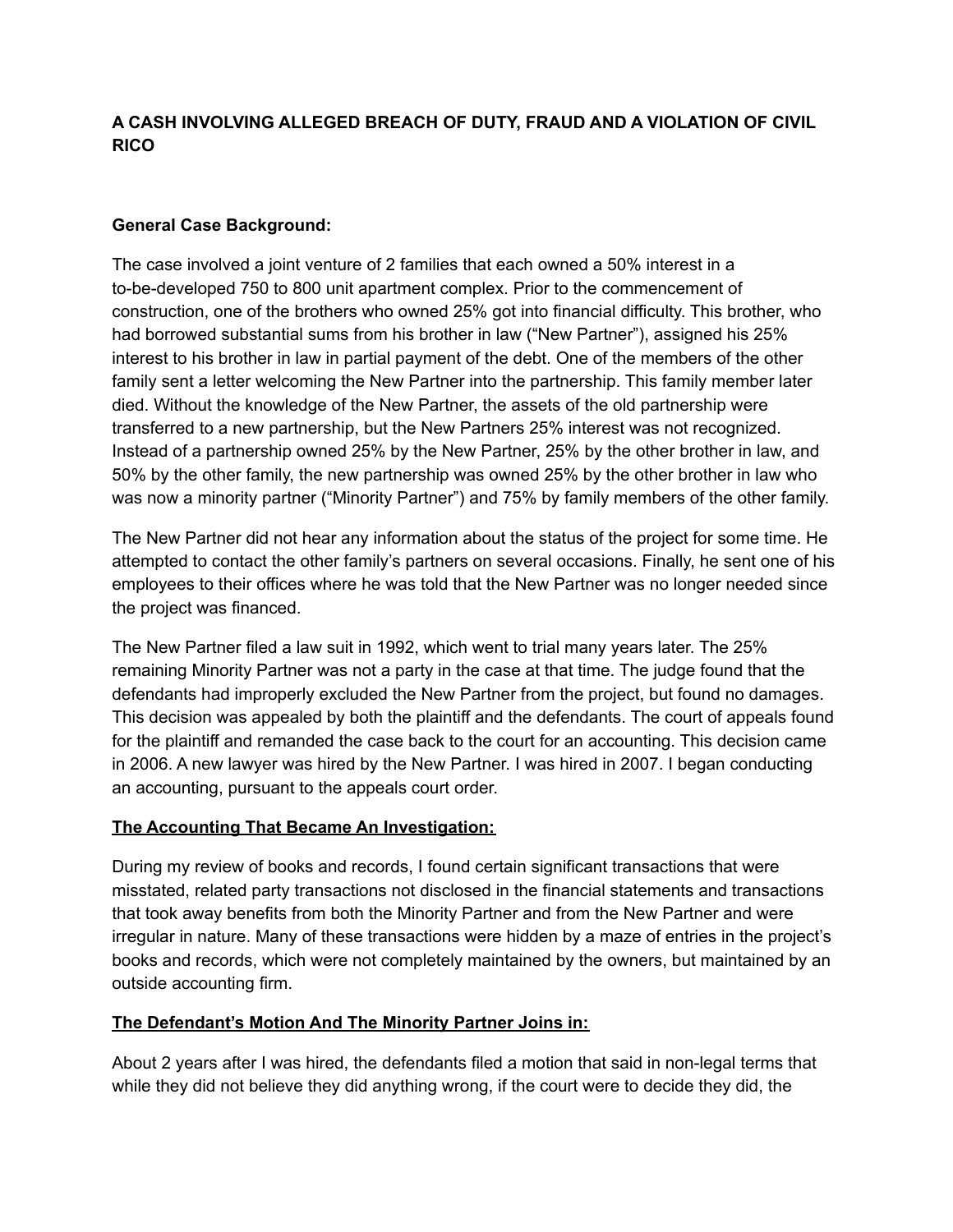Minority Partner should be responsible for 25% of the damages. The Minority Partner hired a lawyer who decided it was time for the Minority Partner to become a Plaintiff. The New Partner and Minority Partner filed amended complaints alleging damages, fraud and a violation of a state Civil RICO statute. RICO stands for the Racketeer Influenced and Corrupt Organization Act.

With the permission of my client and his attorney, I also computed damages for the Minority Partner. The damages were different because the New Partner never received any distributions from the partnership. The Minority Partner did.

# **The Trial:**

After numerous delays, the trial began. This was several years after I had been hired. It was a bench trial, meaning that there was no jury. Just a judge to hear the evidence and decide the case. Opening statements took about a week. The attorneys decided, since this was a trial on damages, I should be the first witness. It felt that this would help the Court focus on certain important facts and certain matters of law that had to be decided. I took the stand for my initial testimony which lasted many days. In addition, I testified on two additional occasions. In total, I testified for about 30 days.

During the initial testimony, I began laying out a 25 year plus accounting, describing in detail various transactions that in my opinion were a misuse of project funds by the defendants to the detriment of the Minority Partner and New Partner. These included, but were not limited to, significant interest payments to the defendants or affiliates (sometimes when no loan existed), excessive management fees well in excess of market value, payroll of employees of the defendants who did not work at the project, rent and utilities paid to an office building owned by the defendants and located in another state for no apparent reason, excessive insurance premiums paid to an affiliate of the defendants, legal fees paid in defense of the law suit and excessive advertising fees paid to an affiliate of the defendants even though the project was running at very high levels of occupancy.

To compute damages, I used a theory that if one were to take all recorded distributions of partnership profits to all partners plus misuse of project funds paid to the defendants or their affiliates and assume that it was added back to a hypothetical bank account. Once back into this bank account, I then redistributed the funds 25% to the New Partner and 25% to the Minority Partner. In the case of the Minority Partner, I deducted the actual amount of distributions he had already received. In response to a question from the Judge, I explained it was like taking an improperly scrambled egg, putting it back in the shell and scrabbling the egg properly.

I think it would require a substantial book to explain my findings in this matter. In trying to be brief, I will explain in some detail my findings of only one of the above areas I uncovered, excessive management fees. A typical management fee for this type of project should approximate 3% to 5% of collections. Our management fee expert opined that a management fee of 3% would be market for this size project considering how the project was staffed by project employees paid by the project. The defendants paid themselves substantially higher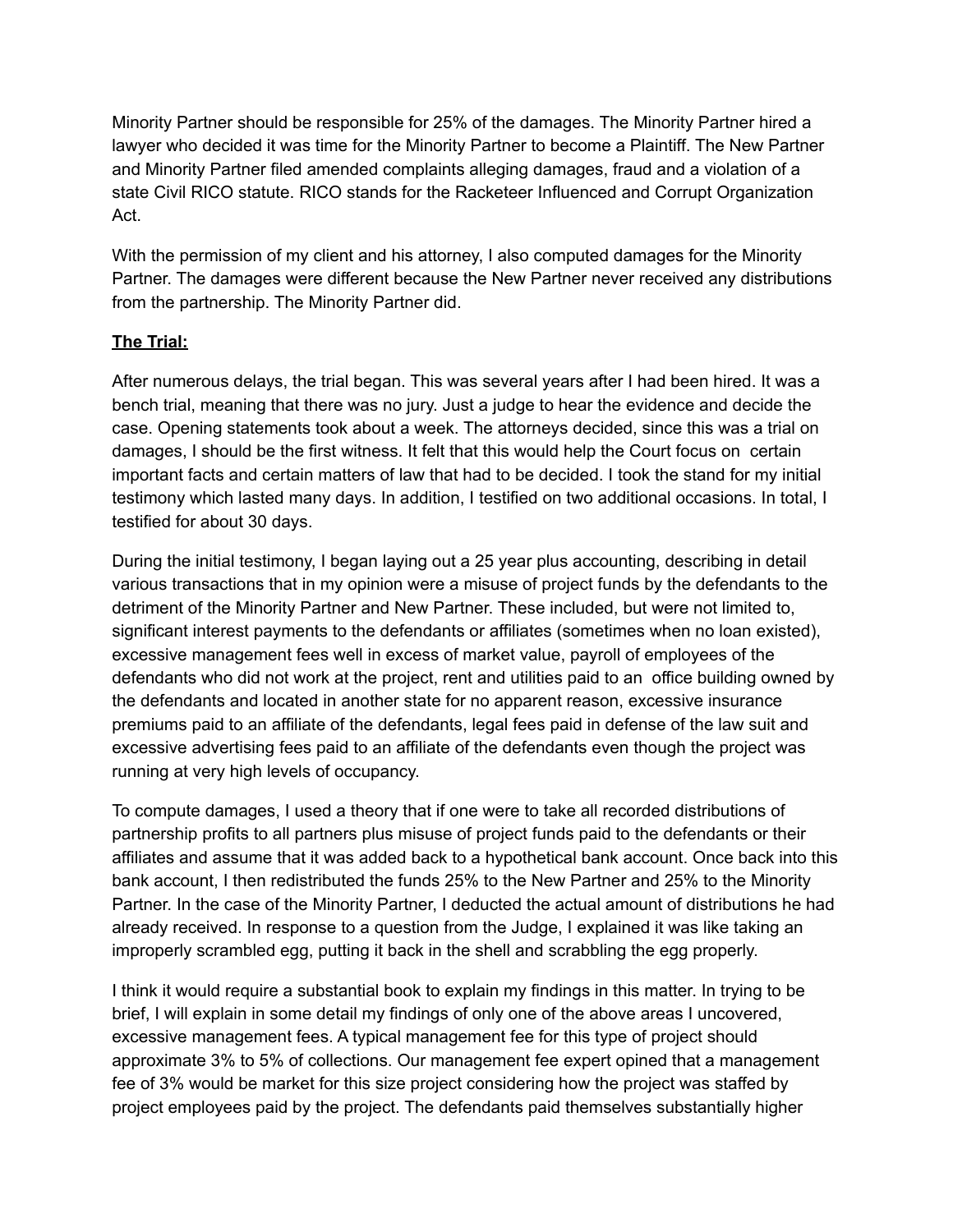amounts, ranging from a low of 1% (a year in which the project had virtually no revenues and that was an outlier) to a high of 38% of revenues. The average over a 22-year period was 15% or revenues. This simply did not make sense.

The partnership agreement (drafted by the defendants affiliated law firm) required that no payments could be made to any partners or affiliates without the permission of a partner from the other family. In other words, these payments of "management fees" paid to the defendants would have required approval by one of the two plaintiffs. No such approval was given. In addition, there was no written management agreement.

One of the things that became apparent to me was that many of the payments changed to management fees and paid to the defendants (or their affiliates) were disguised partnership distributions. By way of background, the Minority Partner was paid a monthly salary of \$4,167 per month or \$50,000 annually for his work in developing, construction and managing the project. This was obviously approved by the defendants because they wrote the checks. Therefore, this payment was in accordance with the partnership agreement. In addition, once the project was up and running, the Minority Partner would receive regular partnership distributions. These payments were often made monthly and treated as a distribution of partnership profits. Most, but not all of the checks taken by the defendants as "management fees," were nothing more than disguised distributions as they were in proportion to the distribution paid to the Minority Partner. By way of example, if \$10,000 was paid to the Minority Partner and changed as a partnership distribution, a check or checks in the total amount of \$30,000 was paid to the defendants. The ratio of the total paid to the Minority Partner and the defendants was 25% and 75% respectfully, (\$10,000 or 25% to the Minority Partner computed as \$10,000 / \$40,000 and \$30,000 or 75% to the defendants computed as \$30,000 / \$40,000). The ratio of 25% to 75% is the ownership of the new partnership after the New Partner was improperly excluded. Over the 20 plus year period, the amount of these disguised distributions paid to the defendants (or affiliates) and treated as management fees was approximately \$16,000,000.

During my testimony on this issue, I used the term "disguised distributions" after I had given a few examples to the Judge. The defendant's lawyer objected to the term "disguised distributions". The judge overruled the objection and commented that she agreed that these were, in fact, disguised distributions.

In her decision, the judge decided that the defendants were not entitled to any management fees for two main reasons. First, based on testimony at trial, she found that the Minority Partner had been responsible for managing the project as he was usually onsite or in contact with and supervising the project employees. She agreed that he was entitled to the agreed to \$50,000 annually as a fee for his services and that this fee was approved by the defendants. She also found no creditable testimony describing what the defendants did to "manage" the project. In addition, she found that no approval had been given by either the Minority Partner or the New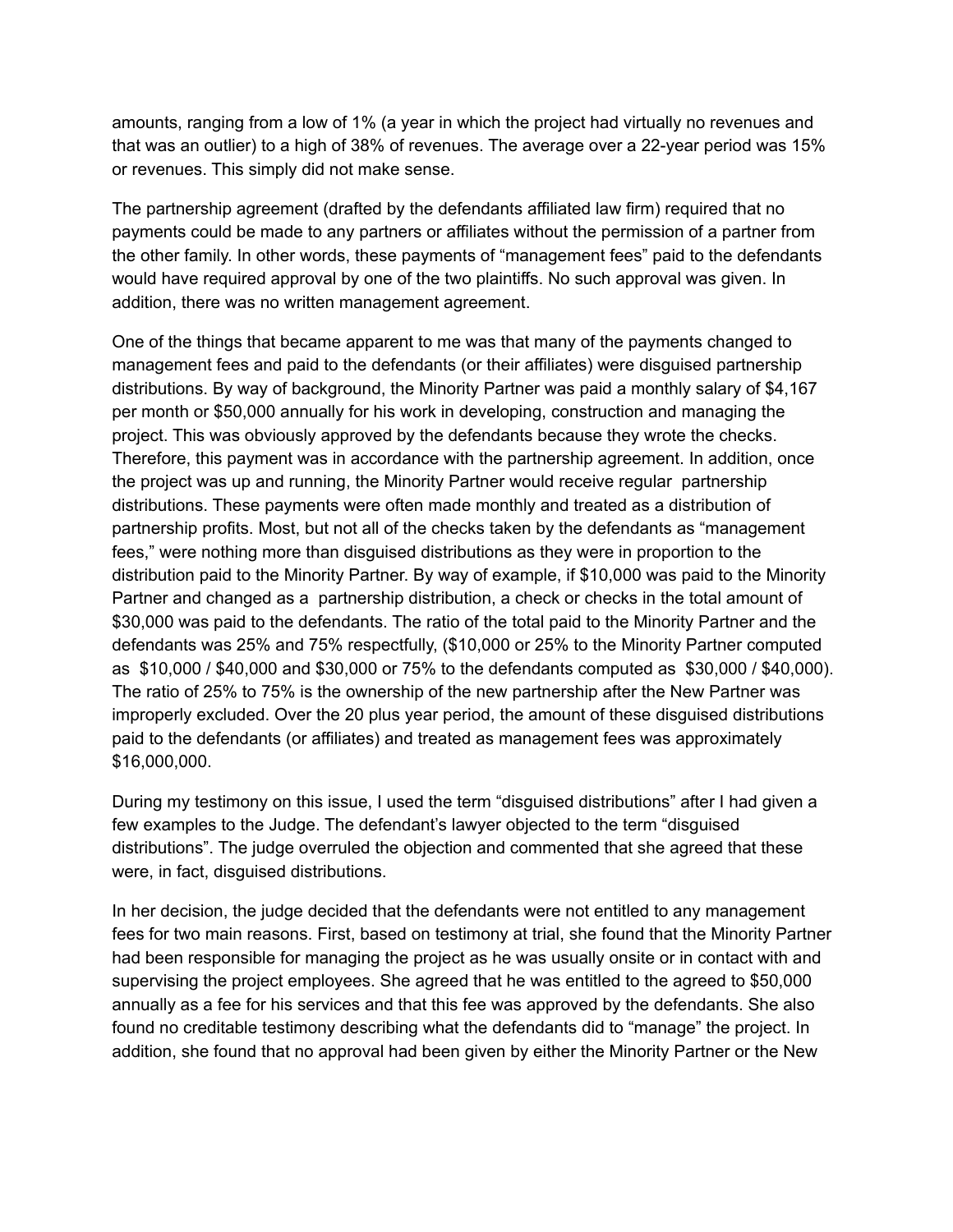Partner for any of the management fees paid to the defendants, which was required by the partnership agreement.

In addition to laying out the damages in this case, I also explained how the defendants created misleading financial statements and books and records relating to many of the payments paid to the defendants or affiliates. In an attempt to be brief, I will now describe one series of related transactions as an example.

In year 19x1, a year-end adjustment by the outside accountant was made creating a loan payable to affiliate 1 in the amount of \$400,000 and increasing interest expenses. Prior to the entry, no obligation was payable to this entity. In other words, \$400,000 of interest was being charged on a loan that did not exist. There were amounts due by the project to other affiliates. However, the footnotes to the financial statements disclosed that the obligations to the affiliates were non-interest bearing, except for one of the affiliates. That affiliate was owed \$1.7M as of the beginning and end of the year. The bottom line was that this entry increasing interest expense by \$400,000 made no sense.

In year 19x2, a check was written by the project to affiliate1 in the amount of \$319,000 and changed to a suspense account. During the same year, a check was written by the project to affiliate 1 in the amount of \$350,000 and charged to management fees. By a year-end adjustment prepared by the outside accountant, this \$350,000 charged to management fees is taken out of management fees and added to the suspense account bringing the balance in the suspense account to \$669,000. An additional year-end adjustment is made by the outside accountant decreasing the suspense account to zero (a \$669,000 reduction) and increasing interest expense by \$100,000 and increasing an amount due by affiliate 1 to the project by \$569,000.

For the next two years, nothing happened related to this series of transactions. In year 19x5, a check was written by the project in the amount of \$431,000 to affiliate 1 which increased the amount due the project by Affiliate 1 by \$431,000 bringing the balance due to the project by affiliate 1 of \$1,000,000.

For the year 19x6, a year-end adjusting entry was made by the outside accountant, The \$1,000,000 due by affiliate 1 to the project was reduced by \$500,000 resulting in a balance due by affiliate 1 to the project 1 of the remaining \$500,000. Management fees are increased by \$500,000 for this reduction.

For the year 19x7, a year-end adjusting entry was made by the outside accountant, The amount of the due by affiliate 1 to the project was reduced by an additional \$500,000 resulting in a balance due by affiliate 1 to the project of zero. A supervisory fee was charged in the amount of \$500,000 as an expense for this reduction.

In summary, over a seven-year period, the project paid affiliate 1 \$1,000,000 that was ultimately charged off as various expenses and created a factious obligation due by the project to affiliate 1 in the amount of \$400,000 for interest on a loan that did not exist. Without the work papers of